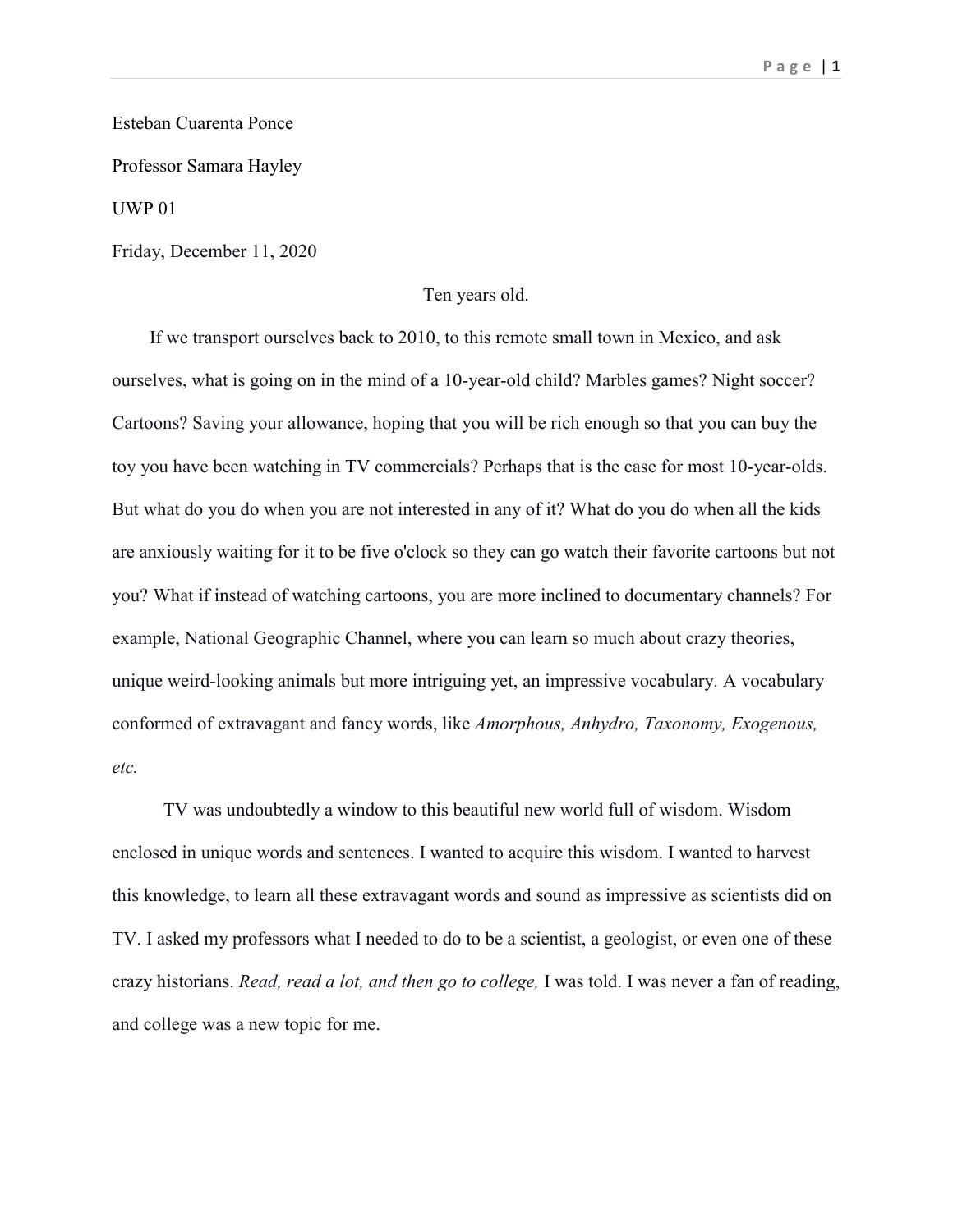Nonetheless, I made up my mind to do everything needed to go to college, including reading. Living in a remote town, obtaining interesting books was quite a challenge; nonetheless, my professors would always lend me their old books. I learned all Mexican history. If it were not for the books, I would never have guessed that Mexico means "Place in the Navel of the Moon." Reading was a painful process yet exciting and satisfactory. It was a way of cultivating knowledge out of thin pages of the books. Time went by, and now I was 14, four years away from college, from a new life full of adventure -Reality said otherwise.

Soon I was told there was no way I could make it to a suitable university. Considering how bad education is in Mexico, I was not surprised. The only solution was to emigrate. Once I arrived in this country, I was placed in these ELD classes on my first day of school, which were intended to teach us this new language. I would not say that learning the speaking part was challenging, but rather a funny embarrassing process. At the beginning of my learning, I was so afraid of speaking this new language that I would wait for my classes to end before asking for permission to go to the restroom. And how could I forget the day I was doing an exposition in my biology class and was mispronouncing the world nature the whole time. One might think it is usual to mispronounce a world, but that is not when that world is present in your exposition tens of times. The worse thing is that no one said anything!

The grammar, on the other hand, was not easy at all. In contrast to Spanish, English is written differently then how it sounds, making it challenging to learn. I must admit I did struggle for quite a while; nonetheless, my goals of making it to college kept me going. The problem here was that I did not have the time to learn this new language when college was just three years away. Four of my periods were ELD and the other two Physical Education. I had no other choice but to go to my community college and register for additional writing classes to catch up to my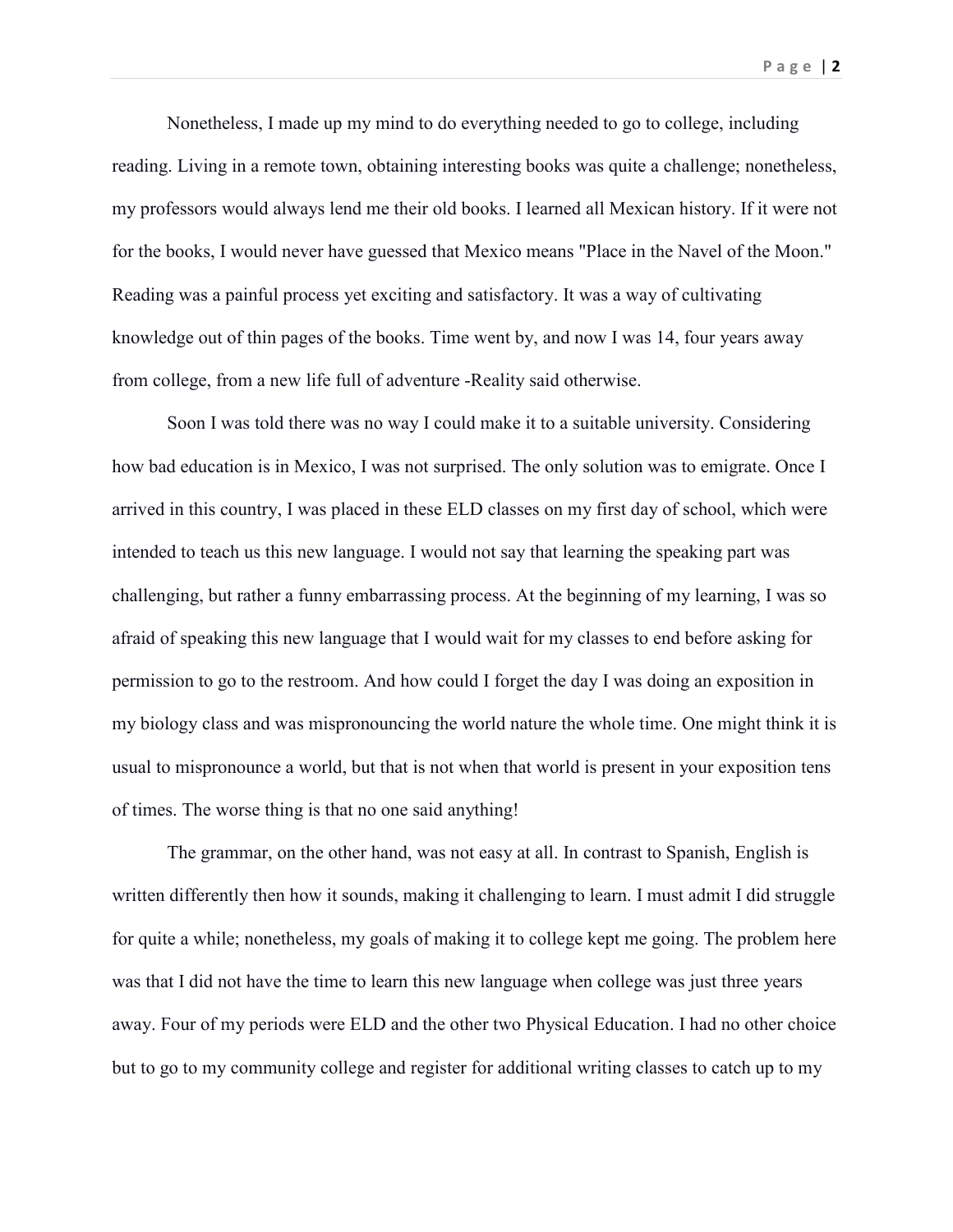**Page** | **3**

former classmates. At this moment, my life was all about reading and writing—none of which I was a fan of.

My junior and senior years were stressful and painful. I had to attend 7 periods in high school, do outside classroom activities, and go to community college at night. I would never have imagined that the life that 10-year-old kid wanted would be full of writing and reading. During this process, however, I learned much more than just a new language. It was just like watching TV but in a book. The difference was that I had freedom of choice. I could learn about anything; all I had to do was pick up a book of interest at any given time. At the end of this process, I was surprised by how much I had harvested. I learned a new language and essential skills such as dedication, patience, organization, teamwork, and leadership. I developed this hybrid relationship with writing and reading that now forms part of my daily life. I get excited when a new article by NASA comes out or find a book that answers that very question that was hunting me for days. Just like when I was a kid but with articles and books instead of tv episodes this time,

Today, I am so grateful to have had this drastic experience that changed my life. Now I feel like a superhero -my power to be able to read and write. Tell me about something I do not know, and I have a resume/summary the next day. Ask me to teach you something, and I ask you for a pen and paper. It continuous to surprise me how much my life orbits reading and writing, which I consider to be a big trophy for all the struggle I went through. If we look back at this 10year-old kid, I see him not watching TV but rather watching through a window, looking at his future without knowing how drastic it will be. Today, if I look at myself in the mirror, I see a sculpture shaped by TV, reading, and writing, something I am proud of, and that would never change for anything.